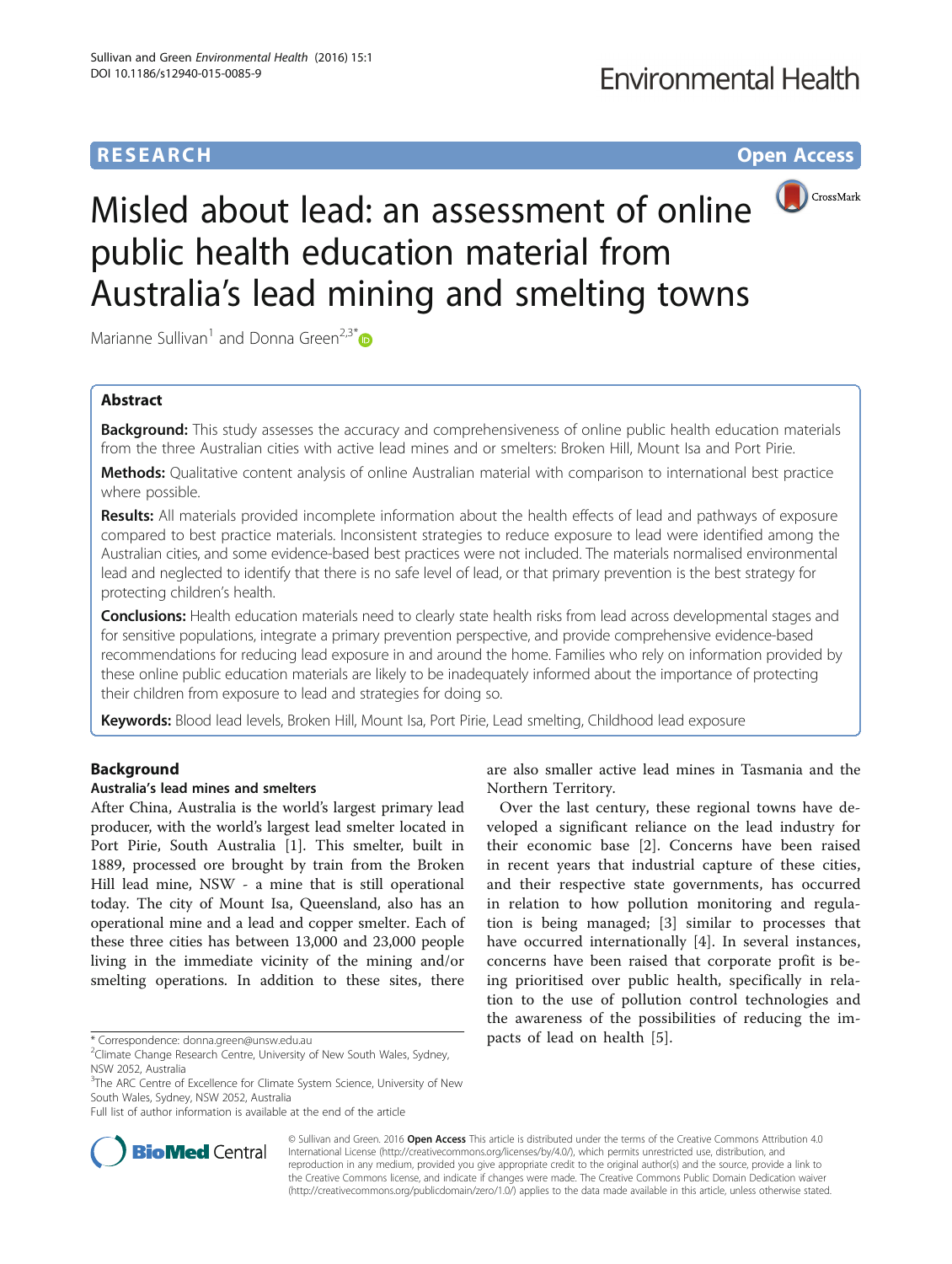#### Lead and human health

Lead exposure adversely affects cardiovascular, immune, endocrine, and reproductive systems. In children, even at  $BLLs < 5 \mu g/dL$ , lead exposure is linked to attentionrelated behaviour problems, IQ decrements, poorer academic performance; and in older children, possibly leads to puberty delays and renal effects. Adults are also vulnerable to the effects of low-level lead exposure, with an increased risk of renal effects at  $BLLs < 5$  u  $\mu$ g/dL, adverse cardiovascular outcomes at BLLs <10 μg/dL, and adverse effects during pregnancy at BLLs <10 μg/dL [[6](#page-9-0)]. In 1993, the National Health and Medical Research Council (NHMRC) recommended that Australians have BLLs of 10 μg/dL or lower. In 2015, this level was revised to 5 μg/dL [[7](#page-9-0)]. This reduction is consistent with action taken by the US Centers for Disease Control (CDC) in 2012 [[8\]](#page-9-0).

#### Blood lead levels in leaded cities

Since the earliest operations of the Australian mines and smelters over a century ago, occupational lead poisoning has been a significant public health concern [[9\]](#page-9-0). In the 1980s and 1990s, widespread exposure to lead among children living in these cities was documented [[10](#page-9-0)–[12](#page-9-0)]. In Broken Hill, the most recent data show that 53 % of children tested have BLLs over 5 μg/dL, with Aboriginal children "twice as likely to have blood lead levels that exceed 10 μg/dL" [[13\]](#page-9-0). In Mount Isa the scope of the problem is more difficult to assess since the most recent published children's blood lead level (BLL) data are from 2010. Out of a small sample of 167 children, approximately five per cent had BLLs of 10 μg/dL or higher, and Indigenous children had a statistically significantly higher geometric mean blood lead level compared to non-Indigenous children (5.44 compared to 3.98 μg/dL) [[14\]](#page-9-0). In 2008, a larger sample showed a greater percentage of children with BLLs greater than or equal to 10 μg/dL (11.3 %) [[15\]](#page-10-0). In Port Pirie, in the first half of 2014 approximately 20 % of children tested had blood lead levels of 10 μg/dL or higher [\[16\]](#page-10-0). Taylor et al. report that in Broken Hill and Port Pirie, average BLLs appear to have risen in recent years [\[15](#page-10-0)].

#### Lead education materials

In Broken Hill, Mount Isa and Port Pirie, there are lead health education programs which aim to educate the respective communities about lead health risks and strategies for preventing exposure. In each city, lead health education materials have been developed. These materials are disseminated online, via printed flyers and by personal interactions at local awareness raising days. Table [1](#page-2-0) identifies the three programs, the agencies and companies involved in each and compares key aspects of their online materials, including the nature of their online presence, currency of website news, and details subsections and links to other resources. All of the programs are described as a partnership of local and state government agencies. In Mount Isa and Port Pirie the mining companies are also identified as participants. Each program has provides similar materials (for example FAQ, subsections on pregnancy, renovating etc), however, there are differences between their wider social communication strategy, for example via facebook, twitter, or other online newsletter options. None of the sites have 'current' news associated with the website, (with currency judged as an update provided within the last 3 months).

The projects that produce these public health materials all state similar objectives which include the minimisation of the impact of lead exposure whilst allowing the lead industry to continue to operate. Specifically, the Broken Hill Lead Health Program states their objective is "minimising the impact of lead exposure whilst maintaining a viable mining industry in Broken Hill" [\[17](#page-10-0)]. The Living with Lead Alliance was established "to develop and deliver an extensive and ongoing public education campaign to ensure the health of Mount Isa residents." The Alliance's campaign, entitled 'Living Safely with Lead' is designed to "remind us that Mount Isa is a safe place to live" [\[18](#page-10-0)]. The Ten for Them/Targeted Lead Abatement campaign, aims to "ensure that children between 0 and 4 years of age, living in Port Pirie, have blood lead levels as low as possible" [[19\]](#page-10-0).

#### State health department health education materials

In addition to the city specific online material, each State's public health department has online health education materials specific to lead exposure. There is variation in the content of this educational material for each state with only South Australia Health providing detailed and specific information about risks to children living in a leaded city. A review of state health department materials also indicates that there is no inter-state coordination on lead advisory or BLL. For example, on  $17<sup>th</sup>$  July 2014, Queensland Health announced that it would adopt new blood lead notification levels of 5 μg/ dL in response to the (then) draft NHMRC report [\[20](#page-10-0)]. South Australia Health has similarly indicated its support of the new blood lead notification levels and states that these will be used specifically in Port Pirie [\[21](#page-10-0)]. New South Wales Health however, does not mention the NHMRC's new blood lead notification level on their website.

Additionally, South Australia Health has multiple web pages that address lead health risks. A page with Frequently Asked Questions directly addresses lead exposures in Port Pirie and provides information on testing and reporting Port Pirie children's blood lead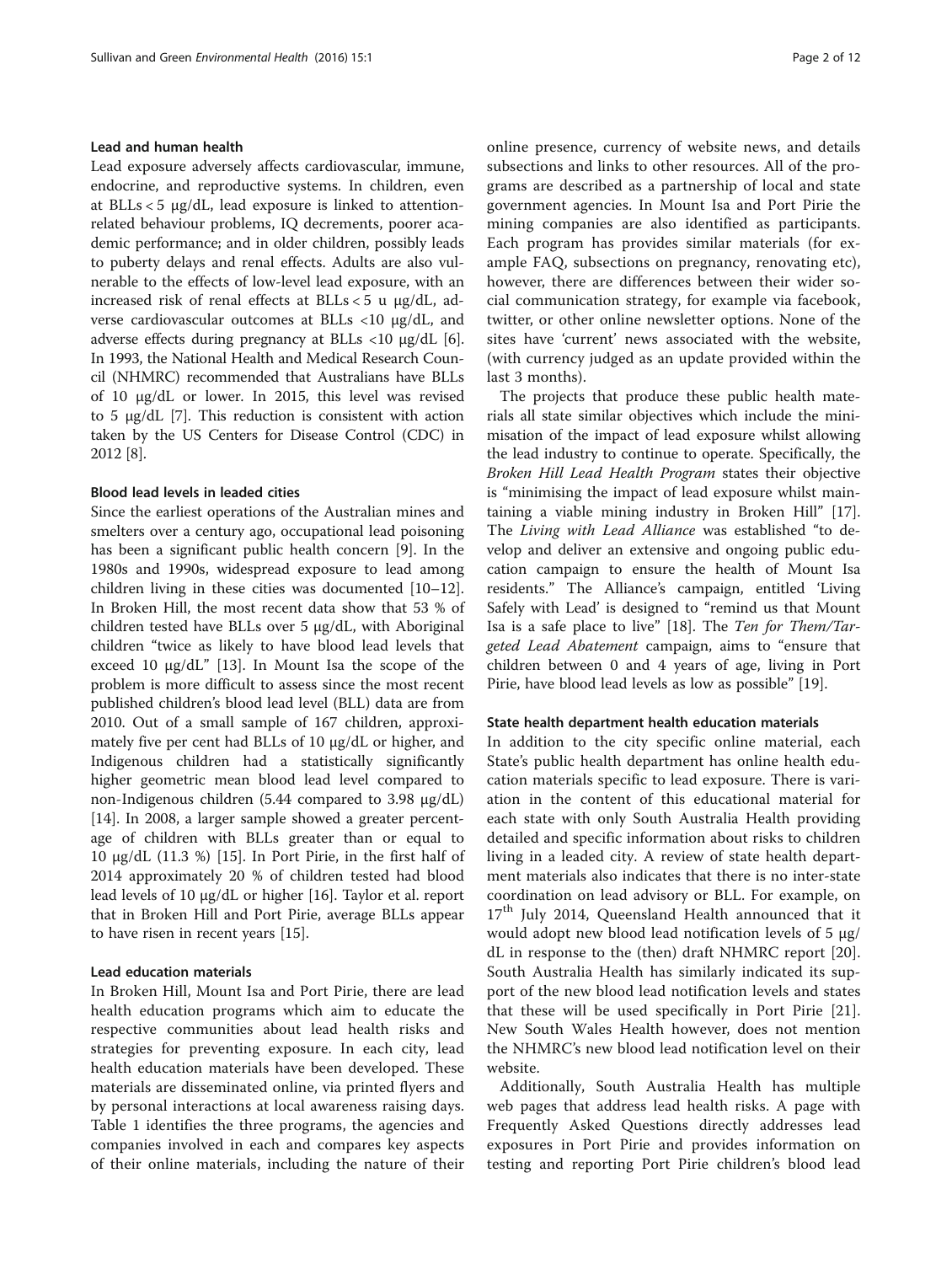|                                    | Broken Hill                                                                                                 | Mount Isa                                                                                                                            | Port Pirie                                       |
|------------------------------------|-------------------------------------------------------------------------------------------------------------|--------------------------------------------------------------------------------------------------------------------------------------|--------------------------------------------------|
| Program Title                      | Lead Health Program                                                                                         | Living with Lead Alliance                                                                                                            | Targeted Lead Abatement<br>Program; Ten for Them |
| Slogan                             | "Lead it's in our hands"                                                                                    | "Living safely with lead"                                                                                                            | "It's in our hands"                              |
| Partner Organizations              | The Child & Family Centre, Broken<br>Hill Health Service; NSW Government,<br>Far West Local Health District | Oueensland Government (Health and<br>Department of Environment & Heritage<br>Protection); Mount Isa Mines; Mount Isa<br>City Council | South Australian Government:<br>Nyrstar          |
| Online FAQ                         | <b>No</b>                                                                                                   | yes, although only on blood lead level                                                                                               | yes, comprehensive list                          |
| Online newsletter                  | <b>No</b>                                                                                                   | Yes                                                                                                                                  | <b>No</b>                                        |
| Photo or video gallery             | No                                                                                                          | <b>No</b>                                                                                                                            | Yes                                              |
| Links to other resources           | no active links on page                                                                                     | <b>No</b>                                                                                                                            | yes, with broken links                           |
| Clearly identified subsections on: |                                                                                                             |                                                                                                                                      |                                                  |
| • Living with lead                 | <b>No</b>                                                                                                   | Living with lead poster                                                                                                              | Yes                                              |
| • Renovating                       | Yes                                                                                                         | Lead in the home poster                                                                                                              | Yes                                              |
| $\cdot$ Garden                     | Yes                                                                                                         | Lead in the back yard poster                                                                                                         | Yes                                              |
| • Expectant mothers                | Yes                                                                                                         | Pregnancy poster                                                                                                                     | Yes                                              |
| • Nutrition                        | Yes                                                                                                         | Diet poster                                                                                                                          | <b>No</b>                                        |
| • Hygiene                          | Yes                                                                                                         | Wet wipe poster                                                                                                                      | <b>No</b>                                        |
| • Occupation                       | Yes                                                                                                         | <b>No</b>                                                                                                                            | <b>No</b>                                        |
| Other online resources             | Schematic of lead testing schedule                                                                          | multiple posters                                                                                                                     | Top tip cards, community van                     |
| Currency of news section           | ~2014                                                                                                       | Nov 2013                                                                                                                             | March 2015                                       |
| Facebook                           | <b>No</b>                                                                                                   | Yes                                                                                                                                  | Yes                                              |
| Twitter                            | No                                                                                                          | yes - although with only 9 tweets                                                                                                    | yes, but broken link                             |

<span id="page-2-0"></span>Table 1 Comparison of online material provided by each location

levels [\[22](#page-10-0)]. This health department also has a general page on lead exposure and domestic reduction actions that can be undertaken [\[23\]](#page-10-0). SA Health also maintains a fact sheet titled "Lead and your health" which mentions an increased risk of exposure in mining and smelting communities [[24](#page-10-0)].

In contrast, Health Queensland does not provide information on health risks to children living in Mount Isa. The Department has a general one page brief on lead in house paint, but for further information, links to the national standards and information provided by the NHMRC [\[25](#page-10-0)]. Other online materials relate to worker health and safety but do not indicate any geographically specific locations of particular concern [\[26](#page-10-0)].

NSW Health has an online fact sheet relating to lead exposure in children but this fact sheet does not mention lead exposures in Broken Hill and does not go into detail about mining community exposures [\[27\]](#page-10-0). There are no other identifiable online fact sheets aimed at the public available from NSW Health that relate to lead exposure or lead health risks.

#### Efficacy of lead health education

The inferred premise of lead health education in mining/smelting cities is that increased knowledge about the health risks of lead, the pathways of exposure, and strategies for preventing exposure will spur behaviour changes that will reduce exposure, and ultimately result in lowered blood lead levels. However, the efficacy of lead health education in lowering children's blood lead levels has not been conclusively demonstrated. A recent review found that household educational and dust control interventions appeared to be ineffective at reducing children's BLLs [[28\]](#page-10-0). One of the studies included in the meta-analysis was conducted in Broken Hill and included home and yard remediation in addition to public health education, but reported limited effects on children's BLLs [\[29](#page-10-0)].

Lead health education efforts are complicated by the fact that young children who have the highest risk of exposure to lead due in part to developmentally appropriate behaviours such as playing outside in dirt, hand to mouth activity, and crawling on floors, are not able to understand the risks posed by a lead contaminated environment. Lead health education, therefore, is typically aimed at parents and caregivers for the purpose of educating them about their children's risk of exposure, the adverse health effects of lead, the behaviours and activities that increase risk, and actions parents can take to lower children's risk.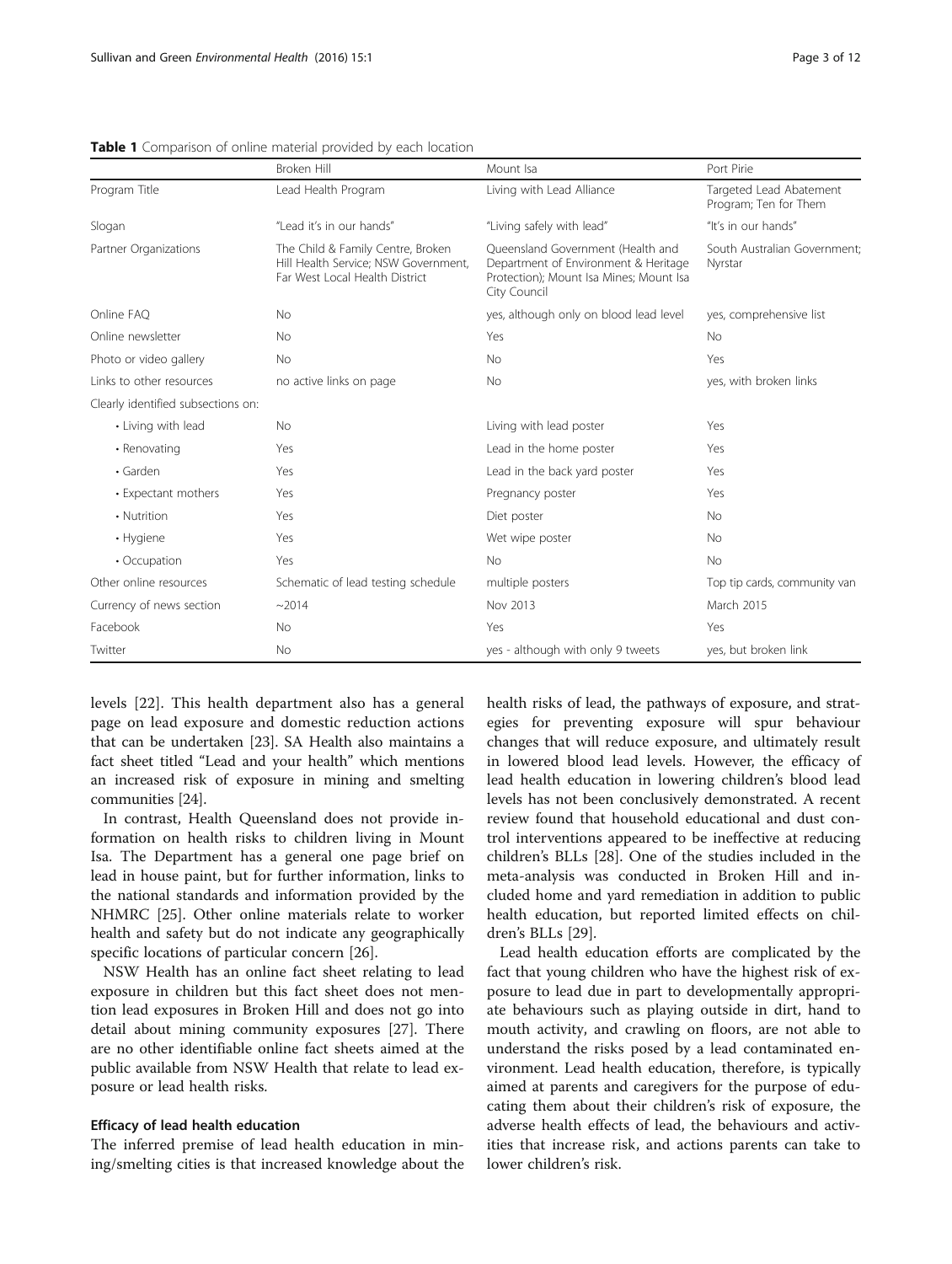#### Methods

We used qualitative content analysis to evaluate the accuracy and comprehensiveness of online lead health education information provided to residents of the three cities. Our primary interest in this study was to elucidate 'manifest content', that is, to develop codes and categories that describe the actual content of education materials [[30\]](#page-10-0). Due to the updated NHMRC advisory level for blood lead levels in May 2015, we re-checked the materials 2 months after this date to ensure any updates made to material would be captured in our assessment. We included information in the text and graphics from all of the direct webpages linked to each of each site, but for consistency, did not follow links that took the viewer off the main website.

Initially we determined the unit of analysis; [[31\]](#page-10-0) the online lead health education materials aimed at parents produced by Broken Hill Child and Family Health Centre, identified online as: Lead it's in our hands; [[17](#page-10-0)] Mount Isa's Living with Lead Alliance, identified online as: Living safely with lead; [[18](#page-10-0)] and Port Pirie's Targeted lead abatement program [[19\]](#page-10-0).

We then used an open coding process to comprehensively identify categories and concepts that emerged from the data. From an initial list of open codes, we determined higher-order categorisations and groupings [[31\]](#page-10-0). Based on our initial open coding, we identified three over-arching domains in which the content of the health education materials clustered: health effects of lead, exposure pathways, and strategies for reducing exposure. Because our primary objective was to assess the accuracy and completeness of the lead health education materials, we determined the best way to do this would be to compare the materials from the mining and/or smelting cities to best practice materials. We defined best practice health education materials as those based on current scientific evidence of health effects (e.g. no safe level of lead exposure identified in children, health effects of low-level lead, identification of vulnerable populations, and delineation of health effects across developmental stages), and those that most comprehensively addressed sources and pathways of exposure. Materials considered included those produced by the World Health Organization, Australian national and state governments, and US national and state governments. In addition the materials had to be in the English language, intended for parents/consumers rather than providers, and web-based.

For the first domain, the health effects of lead, we determined that the best practice materials were those developed by the CDC, due to their comprehensive consideration of lead's health effects across developmental stages, consistency with recent scientific evidence, and focus on parent/caregiver education [\[32](#page-10-0)].

Consequently, we developed codes to capture the content of the CDC materials through open coding of the materials and then organised these codes into higher order categories.

For the second domain, pathways of exposure, we determined that best practice lead health education materials were those developed by the NHMRC [[33\]](#page-10-0), due to their comprehensive discussion of exposure pathways and their specificity to the Australian context. WHO [[34\]](#page-10-0) and CDC materials were ruled out as "best practice" because they provided only short descriptions of sources and pathways of exposure and did not go into detail about the mining/smelting context. Additionally, the NHMRC materials specifically address some pathways particular to Australia (e.g. rainwater collection for household use). Codes for this domain were developed in the same process described above for the first domain.

For the third domain, strategies for reducing exposure, we could not identify best practice materials specific to the mining/smelting context, therefore, we made the decision to develop an exhaustive list of codes, organised into categories, that would capture the advice provided to parents across the cities being assessed. This enabled us to to analyse the recommendations provided in each city, to compare each city to the others, and where possible, to compare the recommended strategies to the published literature.

Once the codes in each of the three domains were finalised the authors independently coded the health education materials. Then the codes applied by the authors were compared, and any areas of disagreement were discussed and reconciled.

#### Results

#### Domain 1. Health effects of lead

In comparison to the CDC health education materials that state, "No safe blood lead level in children has been identified" [[35\]](#page-10-0) none of the materials made a comparable unequivocal statement regarding BLLs in children. While the CDC materials state that the "effects of lead exposure cannot be corrected" [\[35](#page-10-0)] only the Broken Hill materials addressed the fact that permanent damage may result from lead exposure noting "irreversible intelligence loss" is possible [[36\]](#page-10-0). The CDC materials assert that while "even low levels of lead in blood" affect children [\[35\]](#page-10-0), only the Broken Hill materials identify "low levels" of lead as being of concern [\[36](#page-10-0)]. Both the Mount Isa and Port Pirie materials point to 10 μg/dL as the BLL at which children may begin to experience health effects. These materials are out of date as the NHMRC guidelines were reduced to BLL of 5 μg/dL 2 months prior to the analysis [\[37](#page-10-0), [38\]](#page-10-0).

The CDC educational materials stress the importance of primary prevention, that is "prevent [ing] lead exposure to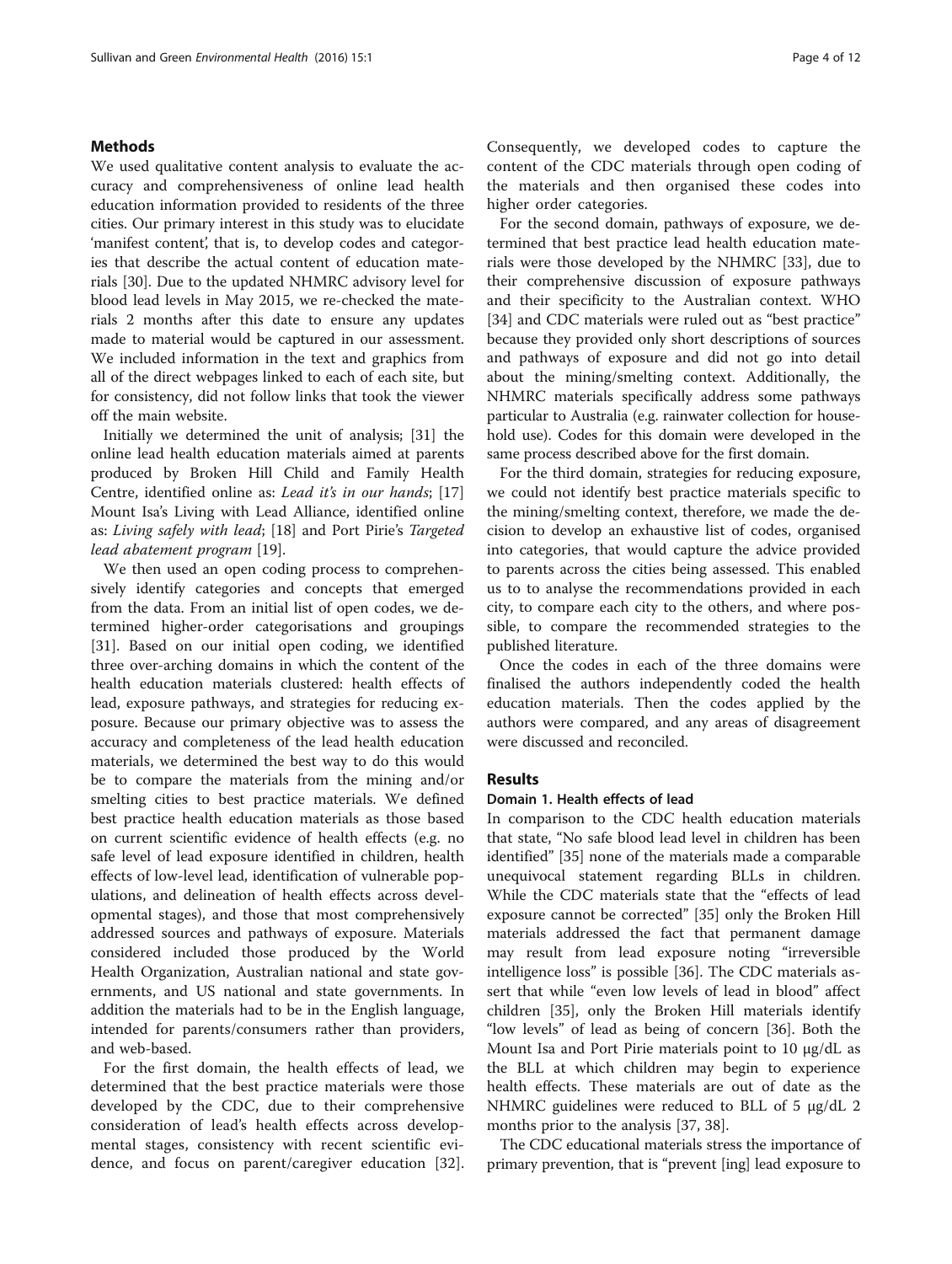children before they are harmed" [[35\]](#page-10-0) (emphasis in original). This primary prevention message is absent from all the materials examined.

With respect to health effects on children, the CDC materials note lead's pervasive impacts, stating "lead exposure can affect nearly every system in the body" [\[32](#page-10-0)]. In comparison, the Broken Hill material points to lead's ability to damage the circulatory system, kidneys, reproductive system, and brain [[36](#page-10-0)]. The Mount Isa and Port Pirie materials discuss health effects in the context of BLLs >10 μg/dL, and note that at these levels lead can affect the "development of organ systems" (Mount Isa) [[37\]](#page-10-0), and "development of internal organs" (Port Pirie) [[38, 39](#page-10-0)], specifically the brain and the central nervous system. None of the assessed health education materials stress that lead can affect most systems of the body.

The CDC materials discuss the developmental effects of lead, noting that low blood lead levels "have been shown to affect IQ, ability to pay attention, and academic achievement" [\[35](#page-10-0)]. Broken Hill provides the most accurate and comprehensive information on developmental effects of the three leaded cities, pointing to "irreversible intelligence loss, learning difficulties, behavioural problems and hyperactivity" [[36\]](#page-10-0). The Mount Isa materials specify impacts on "neurobehavioral function" and note that lead is linked to IQ loss, but imply that this occurs at 10 μg/dL or higher stating: "1–3 IQ points per 10 μg /dL increment in population blood lead levels" [\[37\]](#page-10-0). The Port Pirie materials are even less specific, and point to effects on "intellectual performance and general behavior" [\[38\]](#page-10-0).

While all of the materials note that lead is transferred during pregnancy from a woman to her fetus, specific information regarding the link between lead and adverse fetal outcomes is lacking in all three leaded cities. In contrast to the CDC materials, none of the educational materials note that lead exposure during pregnancy can "cause your baby to be born too early or too small" [\[40](#page-10-0)]. Contrary to the CDC materials, none of the assessed material identifies that lead exposure during pregnancy can increase the risk of miscarriage [\[40](#page-10-0)].

Where CDC provides specific fetal/infant organ systems that may be affected by lead if the mother is exposed, (e.g. "too much lead in your body can hurt your baby's brain, kidneys and nervous system") [\[40](#page-10-0)] the Broken Hill and Mount Isa materials note that the fetus is at risk, but do not state specific risks [[41](#page-10-0), [42](#page-10-0)]. In the Port Pirie materials, no specific fetal health risks are discussed.

All of the materials identify young children as being at increased risk due to biological factors such as rapid growth and development, and behavioral factors such as hand-to-mouth behavior. However, inconsistencies were identified in the age of children said to be most at risk.

In the CDC materials children under six are said to be at highest risk [\[35](#page-10-0)], while in Broken Hill and Port Pirie this is stated as children under five [\[39, 41](#page-10-0)]. The Mount Isa materials point to children under four as being at highest risk of negative health effects from lead [[37, 42](#page-10-0)].

Specific information on BLLs at which public health intervention should begin, while highlighted in the CDC materials [\[32](#page-10-0)], are absent from materials for Broken Hill and Port Pirie. For Mount Isa, the materials note that if child has BLL > 10 μg/dL, Queensland Health "may sample and analyse soil, dust and paint flakes…" but do not communicate that there is a BLL at which intervention is recommended [[43\]](#page-10-0). Additionally, information on the BLL at which medical treatment should occur while present in the CDC materials [\[44](#page-10-0)] is absent in the assessed materials. Only the CDC [\[32\]](#page-10-0) and Broken Hill materials specifically note that lead exposure is often asymptomatic, and only the Broken Hill materials provide a specific recommendation on when children should first get a blood lead test (12 months) and when they should be tested thereafter (18 months, 2, 3 and 4 years of age) [\[36\]](#page-10-0).

Finally, CDC notes disparities in lead exposure by race/ethnicity and income [[45\]](#page-10-0). Only the Broken Hill materials discuss disparities in leaded cities, reporting that average BLLs are higher among Aboriginal children [[46\]](#page-10-0).

#### Domain 2. Pathways of lead exposure in mining and smelting cities

The pathways of lead exposure discussed in the assessed material were evaluated in comparison to the online NHMRC FAQs material [[33\]](#page-10-0), which primarily discusses how people may be exposed to lead. These FAQs include information specific to mining/smelting areas and identifies them as places where people "can be exposed to higher levels of lead than are found in other areas" [[33\]](#page-10-0).

#### Source

The NHMRC FAQs identify the source of lead contamination in mining and smelting areas as originating from industry. All of the materials from the three leaded cities acknowledge that a source is the local mining/smelting industry as well as natural contamination. For example, in addition to "mining and smelting activities for over 100 years," the Broken Hill materials point to "considerable natural contamination of soils," [\[36\]](#page-10-0) and the Mount Isa materials state "lead is present in the region naturally and from industrial activities" [\[47](#page-10-0)].

#### **Transport**

With respect to how lead moves from the source into residential areas, the NHMRC FAQs attribute contamination to "air pollution that contains lead which contaminates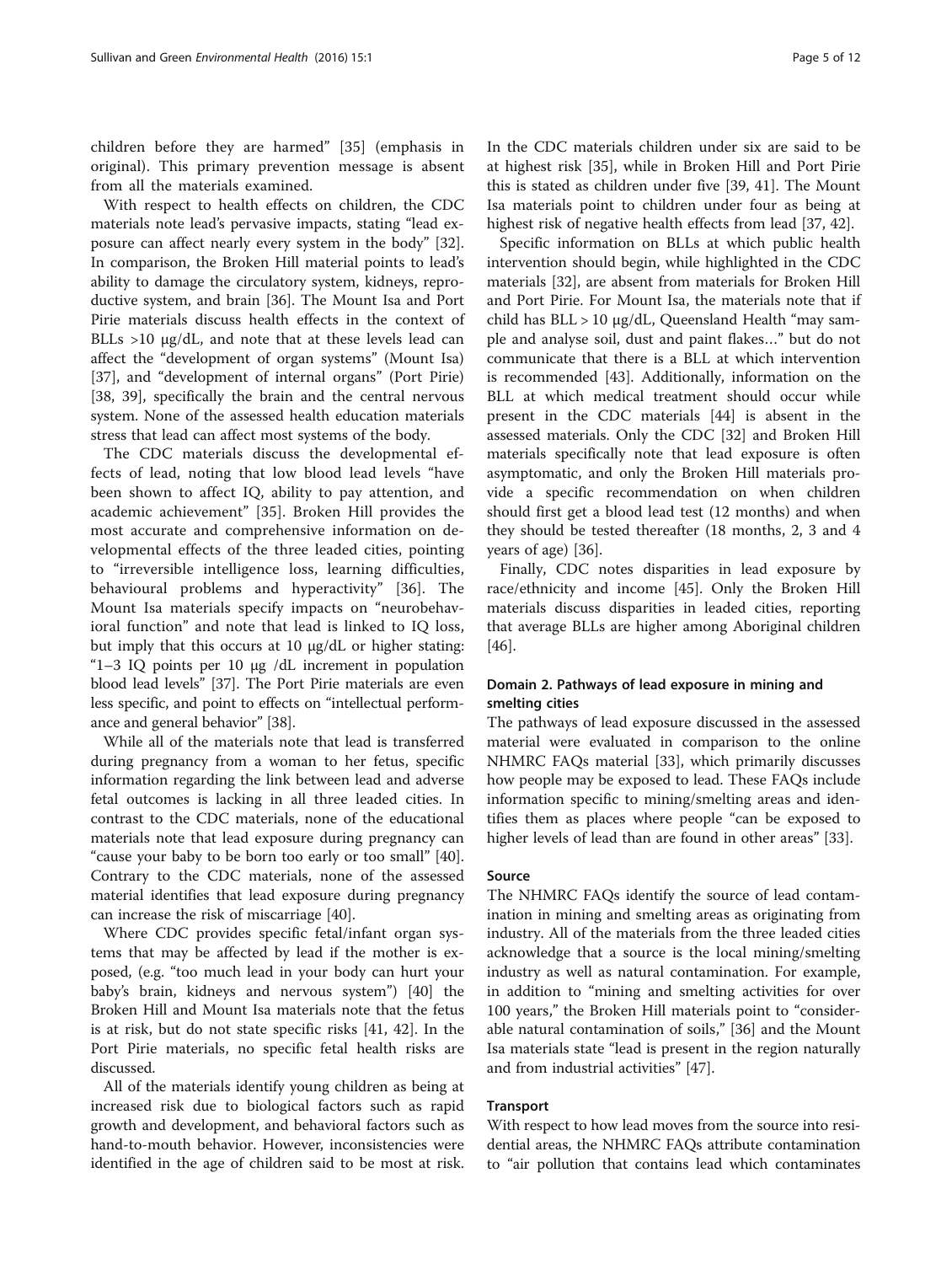the local dust and soil" [\[33\]](#page-10-0). In the Broken Hill materials no explanation for how lead gets into homes and yards is provided. The Mount Isa materials state that "a significant source of lead can come from dust that enters the home environment via prevailing winds that blow dust containing lead from the smelter" [[37](#page-10-0)]. The Port Pirie materials are the most informative, even identifying the part of the city that is most at risk: "The strong north/north-west winds blow across the smelter, picking up emissions and lead dust on the way, then deposit them predominantly in the south and south-east areas of the city" [\[38\]](#page-10-0).

#### Route of exposure

The NHMRC FAQs identify ingestion as the way lead enters children's bodies as children "put things in their mouths, touch dusty surfaces indoors and outdoors, and touch their mouths more" [\[33](#page-10-0)]. While the materials from the three cities all point to ingestion as the primary route by which lead enters children's bodies, the Mount Isa materials provide the clearest explanation of how this occurs: "young children are more likely to play in dirt and to place lead contaminated hands and other objects in their mouths." [\[37](#page-10-0)] These materials also note that lead dust "can be found on children's hands at all ages" [\[37](#page-10-0)]. The Broken Hill materials state "the normal exploratory hand-to-mouth activity of children increases their risk of ingesting lead" but do not make concrete the specific behaviors and activities of children that increase their risk [[41\]](#page-10-0). The Port Pirie materials explain children's ingestion similarly [\[39](#page-10-0)].

Although inhalation is mentioned as a way that lead can enter the body, only the Port Pirie materials specifically discuss inhalation of fine particulate matter from mining and/or smelting emissions as a route of exposure. The NHMRC materials also do not mention inhalation exposure specific to mining/smelting areas. The Mount Isa materials note that children can breathe in lead dust when lead paint is sanded [[37\]](#page-10-0), but do not mention that fine lead particles that are emitted from smelters may be inhaled [[5,](#page-9-0) [48](#page-10-0)–[50](#page-10-0)] and that particles that settle in the environment can be re-suspended by wind [[51\]](#page-10-0), or inside the home by sweeping or vacuuming, and thereby inhaled [\[52\]](#page-10-0).

#### Contaminated media

Consistent with the NHMRC FAQs, all of the materials discuss contamination of local dust and soil with lead. The Broken Hill materials are most specific, noting that "many local yards exceed the national soil lead safety level" and that "bare soil and dust is the biggest source of lead and risk to children and pets" [\[53\]](#page-10-0). In the Port Pirie materials, a more general statement is made: "It can be assumed that all soils in Port Pirie contain some level of contamination" [\[54](#page-11-0)]. The least comprehensive

discussion is found in the Mount Isa materials which note "Parts of the city have natural mineralisation with lead and other metal ores and traces of historic mine sediment" [[47](#page-10-0)]. None of the materials contain information on the acceptable Australian standard for lead in residential yards (300 mg/kg) [\[55\]](#page-11-0), or the percentage of yards that exceed the standard.

The NHMRC FAQs and the health education materials from all cities note that rainwater may be contaminated with lead, but only the Broken Hill materials specify how this can occur, through "dust on the roof, old pipes, old tanks and leaf matter" and further, that "levels of lead in rainwater tanks can change on a daily basis and is generally high" [[56](#page-11-0)].

#### Take-home exposure

All of the health education materials note that workers traveling from the mining/smelting sites can transport lead into the home. The NHMRC FAQs provide the most comprehensive information on take-home exposure, noting that lead can travel home with workers not only on their bodies and clothes, but also on personal possessions such as cell phones. NHMRC materials also note that cars can transport lead to the home. The Broken Hill materials mention take-home lead on clothes but not on possessions or vehicles [[57](#page-11-0)]. The Port Pirie materials mention "bodies, clothing and possessions" and also mention specific common possessions like cell phones and glasses [[39](#page-10-0), [58\]](#page-11-0). Both the Port Pirie and Mount Isa materials note that vehicles leaving the site can transport lead into the community [[58, 59\]](#page-11-0).

#### Domain 3. Strategies for reducing exposure

The health education materials provide extensive recommendations for actions that parents or residents can take to reduce lead exposure, particularly for children. Across the three cities, we identified over 150 suggested actions. They fall in categories related to: exterior and interior cleaning, garden, hygiene, diet and food preparation, children's toys, rainwater, pets, and laundry. Because we could find no other comprehensive source of exposure reduction strategies to use for comparison purposes, we describe the recommendations made, comparing the content among the three cities, and reporting where major recommendations are either consistent or inconsistent with recommendations made by government agencies in Australia and/or the US.

#### Tracked in lead

With respect to cleaning the threshold of the home to reduce tracked in lead, only the Mount Isa materials make specific recommendations to use a door mat, to wash the mat, and to clean doorsteps, porches, verandahs and entryways [[37, 47](#page-10-0)]. Tracked in dust and dirt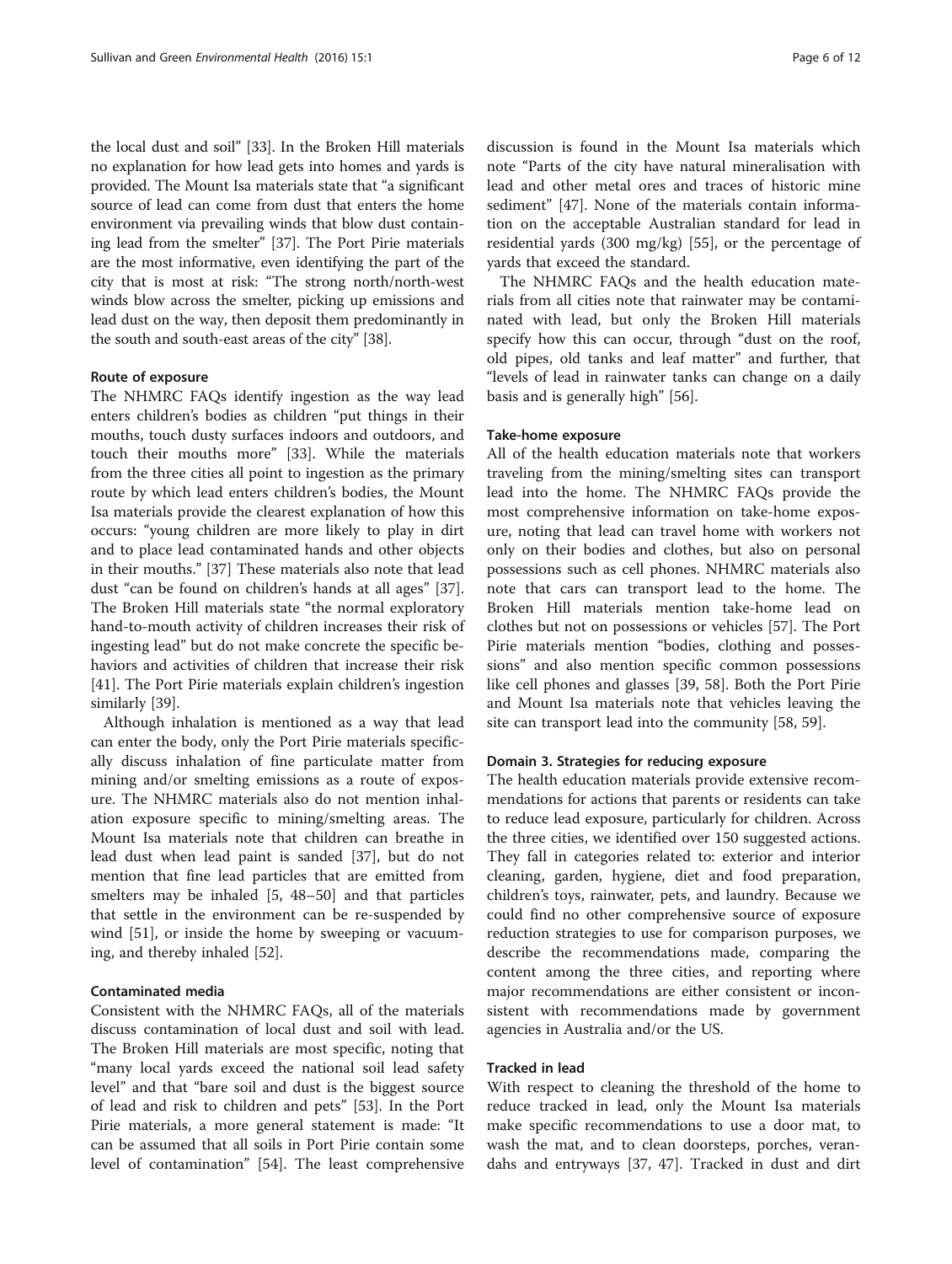has been identified as a source of interior lead [[60\]](#page-11-0), and the US EPA recommends the use of doormats both outside and inside to reduce tracked in lead [\[61](#page-11-0)]. No recommendations for exterior or threshold cleaning or use of door mats are made in the Broken Hill or Port Pirie materials.

All of the materials contain recommendations to remove shoes when entering the home, consistent with CDC recommendations [\[35](#page-10-0)]. However, the recommendations in the leaded cities are often not as clear, and are inconsistently presented. In the Broken Hill materials "dusty shoes" are to be kept outside [\[56\]](#page-11-0). But elsewhere residents are told that after working in the garden they can either "wipe shoes or leave outside" [[53\]](#page-10-0). In the Mount Isa materials "yard shoes" are to be left outside and work boots are to be kept in a "storage box" outside [[47\]](#page-10-0). Elsewhere residents are told to "leave shoes outside to reduce the amount of soil you bring into your home" [[62\]](#page-11-0). In the Port Pirie materials parents are told "it is certainly a good idea to always leave their shoes outside" if they "have young children who sometimes play on the floor" [\[38\]](#page-10-0); elsewhere they are told to leave "your shoes" outside and elsewhere "leave your kids' shoes outside" [[63](#page-11-0)]. None of the materials provide a consistent message.

#### Interior cleaning

All of the materials address the importance of cleaning inside the home, and all note the need to use damp or wet cleaning methods. However, only the Mount Isa materials provide an explanation for why wet cleaning needs to be carried out [[59\]](#page-11-0). Neither the Broken Hill nor the Port Pirie materials explain the importance of minimising the release of lead dust into household air while cleaning. Significantly, only the Port Pirie materials mention the use of a HEPA filter equipped vacuum, and they state only that such filters are "preferred" [\[38](#page-10-0)]. The advice in the US to use vacuums with HEPA filters for cleaning up after renovations involving lead paint is long-standing [\[64](#page-11-0)]. Further, the US EPA recommends providing HEPA filter equipped vacuums to residents in lead contaminated Superfund sites, including mining and smelting communities [\[65](#page-11-0)]. HEPA filter-equipped vacuums are also recommended by South Australia Health for people living in "lead contaminated environments (e.g. near smelters)" [\[66](#page-11-0)]. While all materials suggest removing children from the room while vacuuming, only the Port Pirie materials explain that vacuuming can increase exposure. Neither the Broken Hill or Mount Isa materials explain that that vacuuming has been shown to re-suspend dust into the air that can be inhaled or ingested [\[52](#page-10-0)].

Because lead accumulates in carpet, it is another potential source of domestic exposure to lead for children [[67, 68\]](#page-11-0). In Broken Hill, residents are advised to "remove old carpets," but are not provided with specific advice on how to do this safely [[56](#page-11-0)]. US EPA recommends that if lead contaminated carpet is to be removed, that a series of steps are followed to minimise the spread of lead dust [[67\]](#page-11-0). In the Port Pirie materials, the lead health education materials state that "carpet is always a good choice, but the most important thing is that you keep existing floor coverings clean, no matter what they are" [[38\]](#page-10-0). The Mount Isa materials do not give recommendations on carpeting or other floor coverings.

Other directives related to interior cleaning lack specificity—in the Broken Hill materials, parents are told to "wash, blankets, bedding and toys" but are not told how often they should do this. Similarly they are told to wet mop "regularly" [\[56](#page-11-0)]. Only in the Mount Isa materials are residents provided with specific recommendations on how often wet mopping should occur "at least once a week," and Mount Isa residents are also told to "regularly" clean their mops [\[59](#page-11-0)]. The once per week recommendation is consistent with US EPA recommendations on mopping and cleaning window sills in homes with deteriorating lead paint [\[61](#page-11-0), [67](#page-11-0)].

#### Garden

In the educational materials, the garden is noted as a place where children may be exposed to lead contaminated soil. However, recommendations for managing this risk vary. Only in the Broken Hill materials are residents specifically told that soil contamination beyond Australian standards is widespread and that "bare soil and dust is the biggest source of lead and risk to children" [\[53](#page-10-0)]. None of the educational materials notify parents that the Australian standard for lead in residential soil where there are accessible gardens is 300 mg/kg [\[55](#page-11-0)]. Residents in all three communities are told to cover bare soil.

In reference to growing vegetables at home, the Mount Isa and Port Pirie materials mention using clean soil and raised beds [[54, 69\]](#page-11-0) whereas in Broken Hill residents are advised less specifically to "build up garden beds with compost, mulch and clean soil especially those intended for growing fruit and vegetables" [[53](#page-10-0)]. US EPA recommends replacing contaminated soil with 24 in. of clean soil for gardens in lead contaminated areas [[65](#page-11-0)], and a recent US EPA Technical Review Workgroup report recommends not allowing children to garden if soil metal concentrations have not been measured [[70\]](#page-11-0).

#### Children's play areas

There is also different advice on maintaining children's play areas. In Broken Hill, parents are advised to cover bare soil or "fence off a grassed play area if your yard is too big to maintain" and to provide children with a sandpit, covered when not in use, filled with "white beach sand" that does not mix with the soil [[53\]](#page-10-0). The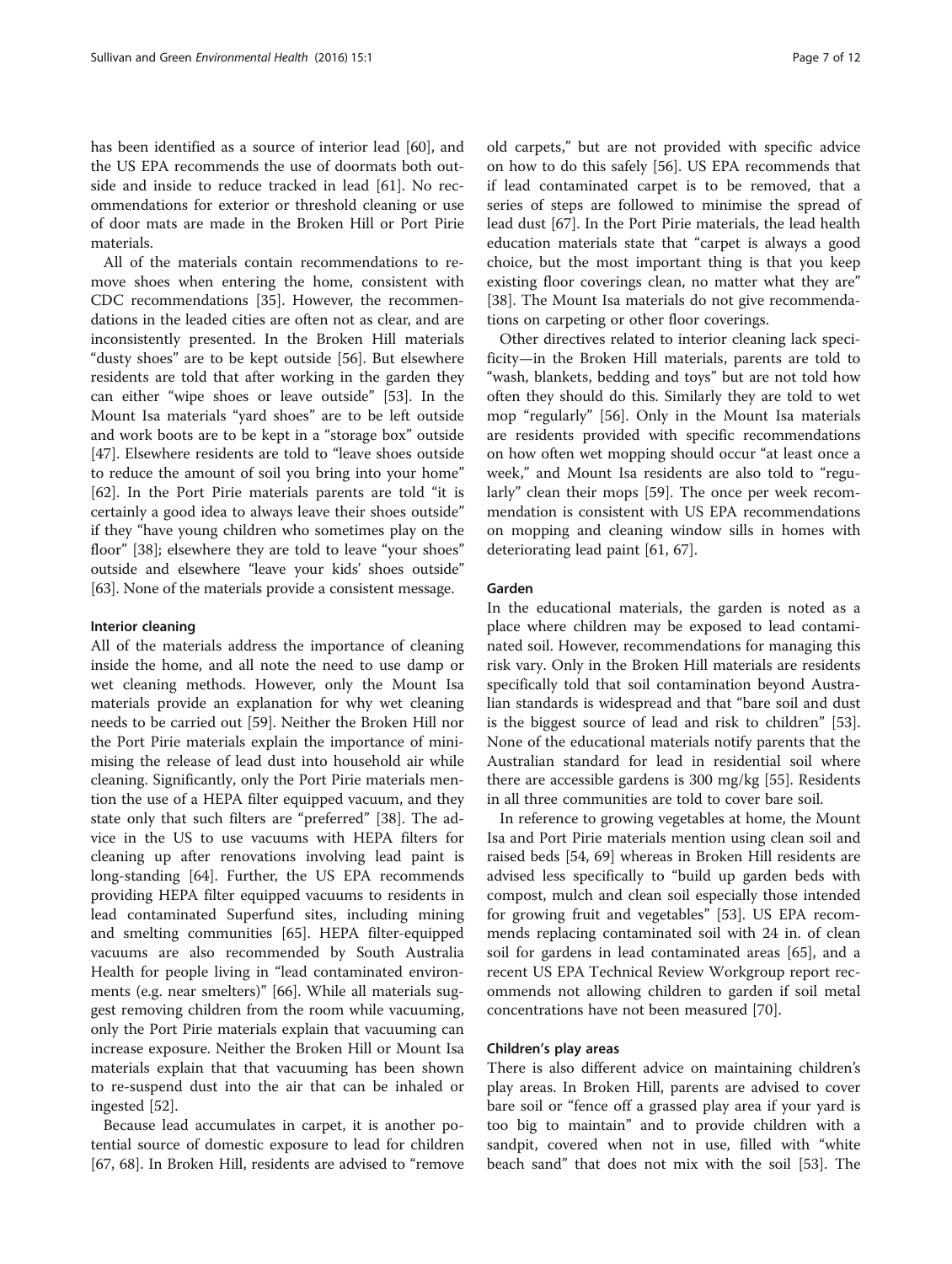Mount Isa materials recommend using "clean topsoil and healthy turf or groundcover" for children's play areas [\[47,](#page-10-0) [62](#page-11-0)], and sandpits are also recommended, though the advice provided on siting them is not as extensive as in Broken Hill. No specific recommendations for children's play areas are made in the Port Pirie materials beyond general advice to cover bare soil. There is no specific advice to provide a sand pit for children in the Port Pirie materials, though if residents have one, they are advised to cover it [\[38](#page-10-0)]. Finally, only the Port Pirie materials advise washing outdoor play equipment [[54\]](#page-11-0). Dust on outdoor play structures has been shown to be a source of lead exposure to children, and washing playground equipment has been found to be of limited efficacy in the context of on-going deposition [\[71](#page-11-0), [72\]](#page-11-0).

#### Hygiene

Hygiene is a topic that receives a great deal of attention, and hygiene recommendations are directed at both children and adults. All recommend regular handwashing, for example, before eating, after gardening, after outdoor play. This is consistent with US EPA recommendations [[67\]](#page-11-0). In Mount Isa and Port Pirie, drying hands is also emphasised [\[63](#page-11-0), [69\]](#page-11-0). In the Broken Hill and Mount Isa materials, parents are advised to keep fingernails short and to use a nail brush, however, advice on children's nails is not provided in Port Pirie. In the Broken Hill materials parents are advised to "discourage dirt eating, sucking fingers/toys" [\[56](#page-11-0)]. In the Mount Isa and Port Pirie materials parents are advised to "wash and dry hands" before touching or playing with their children [[37,](#page-10-0) [63\]](#page-11-0).

#### Dietary advice

Significant attention is given to dietary advice. Parents in all three cities are advised that children should not have "empty stomachs" and should follow specific diets in order to, according to the Broken Hill materials, "keep children's lead levels low" [\[73\]](#page-11-0). All three specify that children should have diets that include iron, vitamin C, and calcium to help prevent lead absorption, which is consistent with the CDC Advisory Committee's statement on low-level lead poisoning [\[74](#page-11-0)] and advice provided by South Australia Health [[75\]](#page-11-0). The leaded cities' materials also recommend limiting or avoiding fatty foods [\[63](#page-11-0), [73](#page-11-0), [76\]](#page-11-0). Mount Isa materials go the furthest with specific dietary recommendations and advise that children should also consume foods with zinc, magnesium, and garlic and protein [[76\]](#page-11-0). According to the CDC's Advisory Committee on Childhood Lead Poisoning Prevention, "evidence that nutritional interventions affect BLLs is limited. However, higher dietary calcium, iron, vitamin C, and zinc have been associated with lower blood lead concentrations at least in infancy" [\[74](#page-11-0)].

#### Home-grown food

Only in Port Pirie are there recommendations for avoiding food potentially contaminated with lead from home gardens where children and pregnant women are advised not to eat "leafy vegetables, like lettuce, silverbeet, cabbage, broccoli and cauliflower" due to the difficulty of removing lead particles [[54\]](#page-11-0). This is not mentioned in any of the other health education materials. In the Broken Hill materials, "homegrown produce" is said to be "fine as long as it is grown in fresh soil and washed well" [\[56](#page-11-0)]. A Technical Review Workgroup (TRW) for US EPA recently recommended that not consuming outer leaves of leafy vegetables if soil lead concentrations exceed 100 ppm [[70](#page-11-0)].

Divergent advice is given on food preparation. All materials advise residents to wash fruit and vegetables before eating, however, in the Port Pirie materials, residents are told in addition, to "leave skins on fruit and vegetables whenever possible" [\[63](#page-11-0)] for nutritional reasons, but in the Mount Isa materials, residents are told to "always…peel root vegetables before eating" [[69\]](#page-11-0). The US EPA TRW report on garden soils recommends peeling home-grown root vegetables if soil concentrations of lead are over 100 ppm [[70\]](#page-11-0).

#### Rainwater

While all materials address lead in rainwater, the most comprehensive advice is given in the Port Pirie where residents are advised that rainwater should not be used for drinking, cooking, making "baby formula, baby foods and/or the sterilisation of baby equipment," and that boiling rainwater will further concentrate lead [\[38\]](#page-10-0). In the Mount Isa materials, residents are told that rainwater can be "an exposure source" and that boiling water will "not remove lead", but no specific advice not to drink it or use it for other purposes is given [\[37\]](#page-10-0). In the Broken Hill materials residents are told that they should not drink rainwater but are advised to use it on the garden without specifying whether they should avoid watering their vegetable gardens with this water [\[56\]](#page-11-0).

#### Pregnancy/infants

Specific advice is given to pregnant women in Broken Hill and Mount Isa for the purposes of reducing lead exposure during pregnancy. In the Broken Hill materials, women are told that when they are "planning or starting" their families is "the time to start planning for lead." They are advised that following a "healthy diet" (including iron, calcium, zinc, Vit C, low-fat) "will help lower leads [sic]" [[77\]](#page-11-0). CDC's Prevention tips for pregnant women recommend "eating foods with calcium, iron and vitamin C" but they state the possible benefits with less certainty: "these foods may help protect you and your unborn baby" [\[40\]](#page-10-0). In the Mount Isa materials, pregnant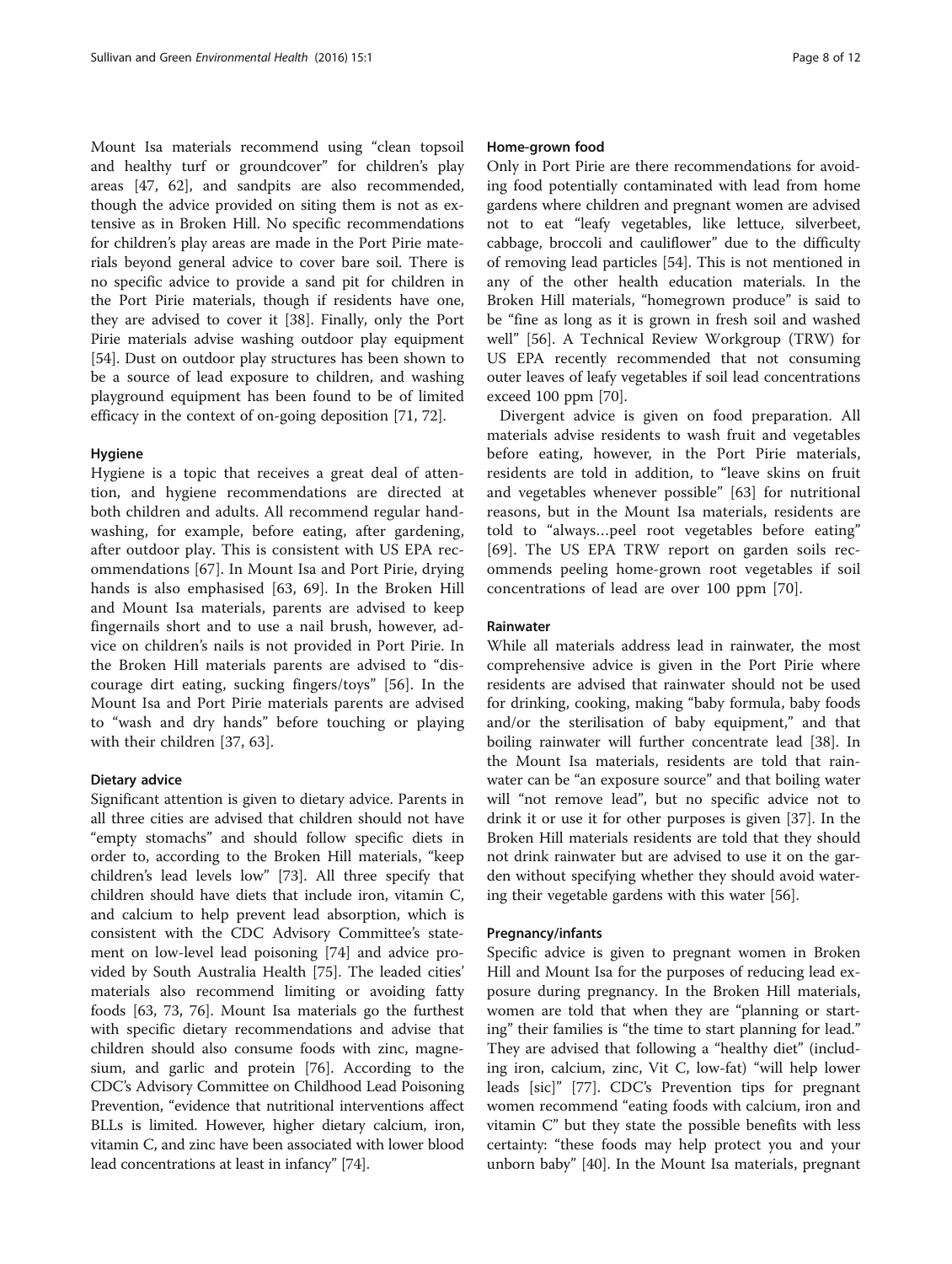women are given similar dietary advice [\[78\]](#page-11-0), and in both Broken Hill and Mount Isa, pregnant women are informed of specific places/activities where they may be exposed to lead [[77](#page-11-0), [78\]](#page-11-0). There is no such advice provided to pregnant women in the Port Pirie materials, in fact expectant mothers are told: "protecting unborn children and giving them the best start in life is easy: just have your own blood tested during pregnancy" [[63\]](#page-11-0). All of the materials specify that pregnant women should not be present during household renovations [[79](#page-11-0)–[81](#page-11-0)].

The Port Pirie materials have the most extensive recommendations for preparing the house and the baby's room before birth in order to decrease lead exposure. Expectant mothers are also offered the opportunity to consult with the South Australian government's Port Pirie Environmental Health Centre [[82\]](#page-11-0). No similar advice on preparing for birth is given in the Broken Hill or Mount Isa materials. The Broken Hill [[56\]](#page-11-0) and Mount Isa materials both mention that dummies should be kept clean, and in the Mount Isa materials further advice is provided to keep dummies "pinned to clothing" [\[69](#page-11-0)]. Only in Broken Hill are parents told to keep baby bottles clean, though the bottle nipple is not specifically mentioned [[56](#page-11-0)].

#### Pets

Parents are told in all three cities to wash children's hands after petting animals [[56, 62, 63](#page-11-0)]. The Broken Hill and Mount Isa materials recommend that pets, particularly dogs, be kept outside [\[56](#page-11-0), [62\]](#page-11-0). Additionally, pets are to be kept clean/washed regularly in Broken Hill and Mount Isa [\[56](#page-11-0), [62](#page-11-0)].

#### Laundry

Only in the Port Pirie materials is the practice of hanging laundry outside to dry addressed. Residents are cautioned that laundry hanging outside can collect lead dust. They are advised not to hang out their wash on windy days or overnight [[38](#page-10-0)].

#### **Discussion**

While the effectiveness of lead health education for reducing children's BLLs has not been demonstrated [\[28](#page-10-0)], public health authorities have a duty to communicate the risks of lead exposure in mining/smelting communities and to advise parents of steps they can take that may possibly reduce risks. Health educators, however, should be cognisant that health education aimed at reducing exposure to lead in household dust and residential yards by itself has been insufficient to reduce children's BLLs to 5 μg /dL or lower to date.

Health education/promotion theory provides a framework for the development of health education materials. Often the Health Belief Model (HBM) is applied to developing educational materials that encourage people to change their behavior in order to avoid or mitigate health risks. The HBM specifies in part that before people will take action to change behavior they must "believe they are susceptible to the condition," that the condition "has serious consequences," and that by taking action they can "reduce risks" [\[83\]](#page-11-0). Therefore, lead health education materials must fully and accurately lay out the risks of lead exposure for different populations (pregnant women, infants, children and adults) so that residents will understand the importance of taking the extensive actions that are recommended to reduce risk. Additionally, risk communication frameworks are also useful to consider here. Current thinking in the field of risk communication is to move away from expert driven technical communication of risk toward cultural approaches to risk communication that value community engagement, local knowledge of risk and exposure, and stressing openness and transparency [[84, 85\]](#page-11-0).

Based on our analysis, the health education materials from all three Australian mining and smelting cities fail to provide consistent, accurate and comprehensive information on lead health risks that would be the underpinning for people taking such extensive actions to protect their children from lead, or themselves, in the case of pregnant women. While the Broken Hill materials were the most accurate and comprehensive from the standpoint of communicating the health effects of lead, all three are missing critical information with respect to lead's health effects. Additionally the materials understate internationally accepted health effects of lead exposure, particularly during pregnancy, and for fetal growth and development. Additionally, the Mount Isa and Port Pirie materials fail to communicate that the harm from lead is permanent and irreversible. All three lack a critical emphasis on primary prevention—preventing exposure before it occurs–as well as clearly communicating that "protecting children from exposure to lead is important to lifelong good health" [[35\]](#page-10-0). The Mount Isa materials contain information that is erroneous, specifically: "the World Health Organisation, Centre for Disease Control, American Academy of Paediatrics and the Australian guidelines indicate that an elevated blood lead level in children is a reading of >10mcg/dL" [\[42](#page-10-0)].

The materials do not present a clear picture of the pathways of exposure to lead in mining and smelting communities—information that could be helpful to parents in thinking about ways to reduce risks. The Broken Hill materials in particular could benefit from a clearer statement on how lead is transferred from mining sources into and onto children's environments. All could improve their descriptions of how children are exposed during different activities, such as playing in the garden, in the home, or at school or daycare. None of the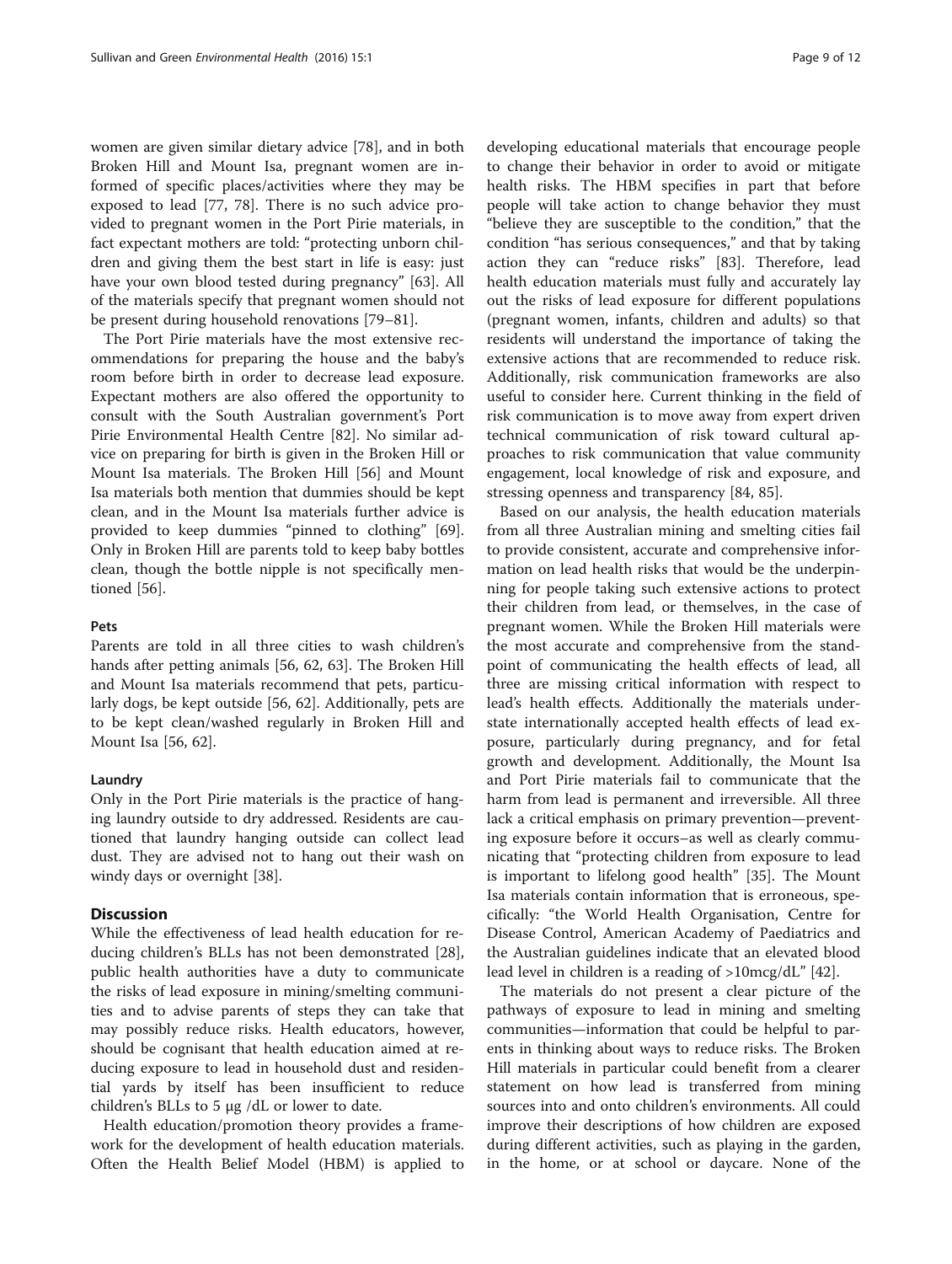<span id="page-9-0"></span>materials recommend practical actions that parents could take such having their soil or house dust tested for lead. Such testing programs are available elsewhere in the country (see, for example, Macquarie University's "Vegesafe" web page [[86](#page-11-0)]).

Despite the numerous strategies for reducing lead exposure provided to parents, we identified instances in which best practices were not being recommended (e.g. door-mats, HEPA equipped vacuums, recommendations on gardening in lead contaminated soil), as well as inconsistencies across the cities in the advice provided (e.g. peeling vegetables, eating leafy greens from gardens, children's play areas, use of or cleaning of carpets, among others). Additionally, in some cases recommendations lacked specificity that would likely be helpful to residents, such as whether to wipe or remove shoes, and how often to clean interior spaces. Ideally recommendations on how often to clean interior and exterior spaces would be determined based on site specific data taking into account deposition rates.

In all three communities, the lead health education materials provided little information targeted specifically to the Aboriginal community, which has been shown to be at higher risk of elevated BLLs in Broken Hill and Mount Isa. While the Mount Isa Living with Lead Alliance has produced a brochure entitled "Lead and Your Mob" [[87\]](#page-11-0) which pictures Aboriginal parents and children, it does not acknowledge the higher the average BLLs among Aboriginal children.

### Conclusions

Both Broken Hill and Port Pirie have the same slogan for their educational campaign—"Lead—It's In Our Hands." Because the materials are aimed at the residents, the slogan implies that residents are able to control children's exposure through individual actions, though this has not been demonstrated through research [[28\]](#page-10-0). For Mount Isa, the slogan is "Living Safely with Lead." This slogan is at odds with a primary prevention approach that has been endorsed by leading health bodies –and would include remediating existing lead in the environment and eliminating further environmental contamination [8, [88\]](#page-11-0). Because lead health education appears to be the main intervention for reducing childhood lead exposure in the three communities we urge that these programs be rigorously and independently evaluated to determine their efficacy.

Families who rely on information provided by these online public education materials are likely to be inadequately informed about the importance of protecting their children from exposure to lead and strategies for doing so. These health education materials need revision to state clearly and consistently health risks associated with lead exposure across developmental stages and for

sensitive populations, integrate a primary prevention perspective, and provide comprehensive evidence based recommendations for reducing lead exposure in and around the home. A national, harmonised approach to lead health education led by NHMRC, with community participation, attention to disparities among Aboriginal communities, and based on national and international best practices is recommended.

#### Competing interests

The authors declare that they have no competing interests.

#### Authors' contributions

MS and DG conceived the research topic and MS identified the methodological approach. Both MS and DG carried out the analysis and contributed to the preparation of the manuscript.

#### Author details

<sup>1</sup>Department of Public Health, William Paterson University, Wayne, NJ, USA <sup>2</sup> Climate Change Research Centre, University of New South Wales, Sydney NSW 2052, Australia. <sup>3</sup>The ARC Centre of Excellence for Climate System Science, University of New South Wales, Sydney, NSW 2052, Australia.

#### Received: 3 September 2015 Accepted: 22 December 2015 Published online: 06 January 2016

#### References

- 1. Geoscience Australia. Australian Atlas of Minerals Resources, Mines & Processing Centres. Zinc, lead, silver [Internet]. 2012. Available from: [http://](http://www.australianminesatlas.gov.au/aimr/commodity/zinc_lead_silver.html) [www.australianminesatlas.gov.au/aimr/commodity/zinc\\_lead\\_silver.html.](http://www.australianminesatlas.gov.au/aimr/commodity/zinc_lead_silver.html) [Accessed 1 Jul 2015].
- 2. McGee T. Private responses and individual action community responses to chronic environmental lead contamination. Environ Behav. 1999;31(1):66–83.
- 3. Dobbie B, Green D. Australians are not equally protected from industrial air pollution. Environ Res Lett. 2015;10(5):055001.
- 4. Sullivan M. Tainted earth: smelters, public health, and the environment. New Brunswick (US): Rutgers University Press; 2014.
- 5. Taylor M, Davies P, Kristensen L, Csavina J. Licenced to pollute but not to poison: the ineffectiveness of regulatory authorities at protecting public health from atmospheric arsenic, lead and other contaminants resulting from mining and smelting operations. Aeolian Res. 2014;14:35–52.
- 6. National Toxicology Program. NTP Monograph: health effects of low-level lead. Washington, DC: US Department of Health and Human Services; 2012.
- 7. National Health and Medical Research Council. NHMRC Information Paper: evidence on the effects of lead on human health. Canberra: NHMRC; 2015.
- 8. Centers for Disease Control and Prevention (CDC). CDC response to Advisory Committee on Childhood Lead Poisoning Prevention recommendations in "Low level lead exposure harms children: a renewed call of primary prevention" [Internet]. 2012. Available from: [http://www.cdc.gov/nceh/lead/](http://www.cdc.gov/nceh/lead/acclpp/cdc_response_lead_exposure_recs.pdf) [acclpp/cdc\\_response\\_lead\\_exposure\\_recs.pdf.](http://www.cdc.gov/nceh/lead/acclpp/cdc_response_lead_exposure_recs.pdf) [Accessed 1 Jul 2015].
- 9. Blainey G. The rise of Broken Hill. Melbourne: Macmillan of Australia; 1968. 10. Boreland F, Lesjak M, Lyle D. Managing environmental lead in Broken Hill: a
- public health success. NSW Public Health Bull. 2008;19(10):174–9. 11. Environmental Health Services of the Tropical Population Health Network, Northern Area Health Service, Queensland Health. A report into the results of a blood-lead screening program of 1-4 year old children in Mt. Isa, Queensland, Lead Screening Program 2006-7. Queensland Government [Internet]. 2008. Available from: [https://www.health.qld.gov.au/ph/](https://www.health.qld.gov.au/ph/documents/tphn/mtisa_leadrpt.pdf) [documents/tphn/mtisa\\_leadrpt.pdf.](https://www.health.qld.gov.au/ph/documents/tphn/mtisa_leadrpt.pdf) [Accessed 1 July 2015].
- 12. Body P, Inglis G, Dolan P, Mulcahy D. Environmental lead: a review. Crit Rev Environ Sci Technol. 1991;20(5-6):299–310.
- 13. Boreland F, Lyle D. Putting the genie back in the bottle: protecting children from lead exposure in the 21st century. A report from the field. Public Health Res Pract. 2014;25(1):e2511403.
- 14. Tropical Regional Services, Division of the Chief Health Officer, Queensland Health. A report into the results of a blood-lead screening program of 1–4 year old children in Mount Isa, Queensland, Lead Screening Program 2010. Queensland Government [Internet]. 2011.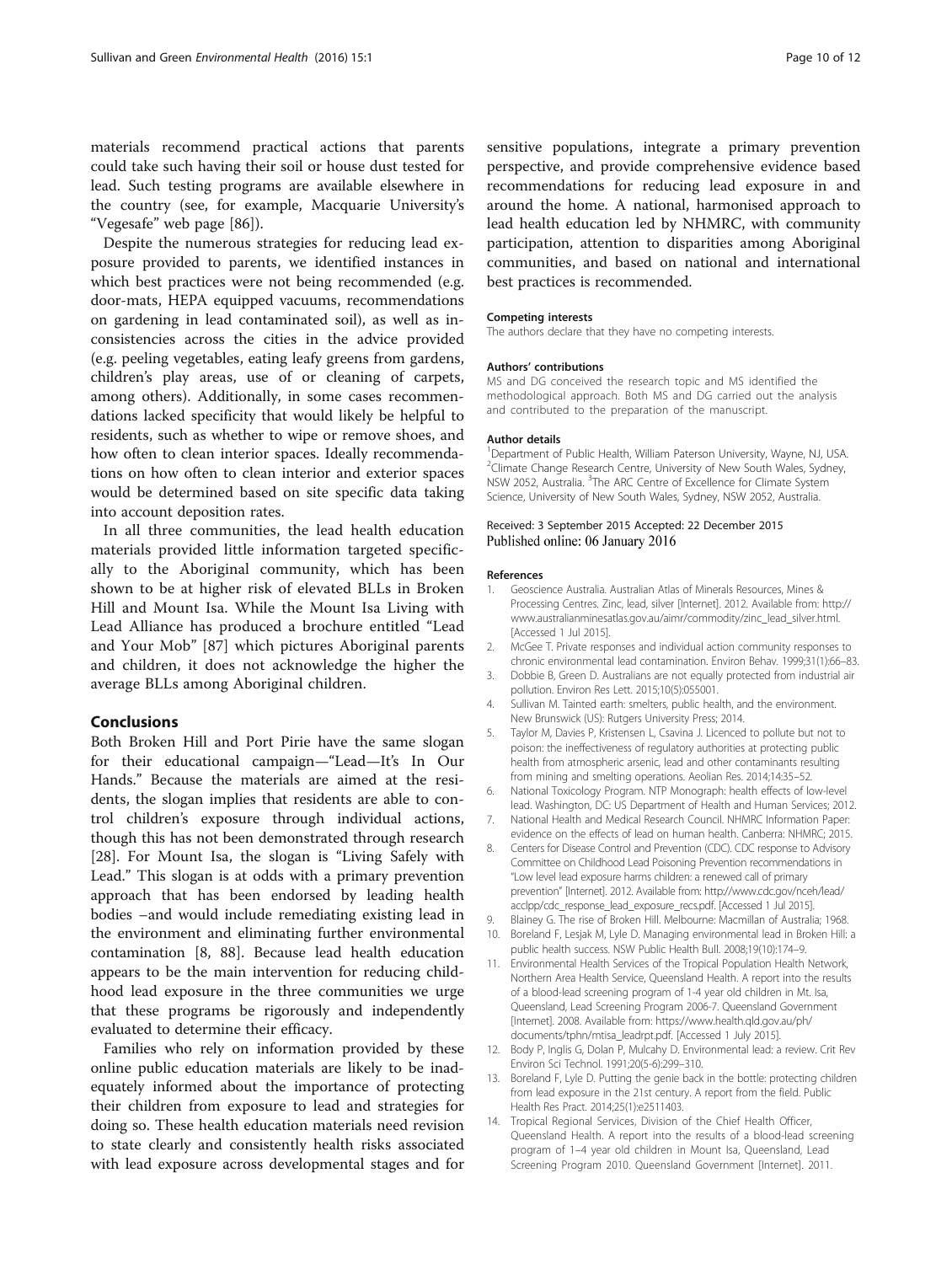<span id="page-10-0"></span>Available from: [https://www.health.qld.gov.au/ph/documents/tphn/lead\\_](https://www.health.qld.gov.au/ph/documents/tphn/lead_report_2010.pdf) [report\\_2010.pdf](https://www.health.qld.gov.au/ph/documents/tphn/lead_report_2010.pdf). [Accessed 1 Jul 2015].

- 15. Taylor M, Winder C, Lanphear B. Australia's leading public health body delays action on the revision of the public health goal for blood lead exposures. Environ Inter. 2014;70:113–7.
- 16. Simon S, Lewis C, Pumpa L. Analysis of blood lead levels for the first half of 2014, Technical paper 2014/2. South Australia Health: Government of South Australia; 2014. Available from [http://www.sahealth.sa.gov.au/wps/wcm/](http://www.sahealth.sa.gov.au/wps/wcm/connect/4fc33f00451b7ff38caadc005ba75f87/TECHNICAL+PAPER+No+2014_2+analysis+of+blood+lead+levels+-+first+half+2014.pdf?MOD=AJPERES&CACHEID=4fc33f00451b7ff38caadc005ba75f87) [connect/4fc33f00451b7ff38caadc005ba75f87/TECHNICAL+PAPER+No+2014\\_](http://www.sahealth.sa.gov.au/wps/wcm/connect/4fc33f00451b7ff38caadc005ba75f87/TECHNICAL+PAPER+No+2014_2+analysis+of+blood+lead+levels+-+first+half+2014.pdf?MOD=AJPERES&CACHEID=4fc33f00451b7ff38caadc005ba75f87) [2+analysis+of+blood+lead+levels+-+first+half+2014.](http://www.sahealth.sa.gov.au/wps/wcm/connect/4fc33f00451b7ff38caadc005ba75f87/TECHNICAL+PAPER+No+2014_2+analysis+of+blood+lead+levels+-+first+half+2014.pdf?MOD=AJPERES&CACHEID=4fc33f00451b7ff38caadc005ba75f87) [pdf?MOD=AJPERES&CACHEID=4fc33f00451b7ff38caadc005ba75f87.](http://www.sahealth.sa.gov.au/wps/wcm/connect/4fc33f00451b7ff38caadc005ba75f87/TECHNICAL+PAPER+No+2014_2+analysis+of+blood+lead+levels+-+first+half+2014.pdf?MOD=AJPERES&CACHEID=4fc33f00451b7ff38caadc005ba75f87) [Accessed 24 Jun 2015].
- 17. Child and Family Health Center. Broken Hill, NSW (AUST). Lead in Broken Hill [Internet]. 2014. Available from [http://www.leadnsw.com.au/#!lead-in](http://www.leadnsw.com.au/#!lead-in-broken-hill/c20gz)[broken-hill/c20gz.](http://www.leadnsw.com.au/#!lead-in-broken-hill/c20gz) [Accessed 1 Jul 2015].
- 18. Living with Lead Alliance. Mt. Isa, Qld (AUST). Living with Lead Alliance-Mt. Isa QLD [Internet]. 2015. Available from [http://www.livingwithlead.com.au.](http://www.livingwithlead.com.au/) [Accessed 1 Jul 2015].
- 19. Targeted Lead Abatement Program (TLAP). Port Pirie, South Australia (AUST). What is TLAP? [Internet]. 2015. Available from [http://www.tlap.com.](http://www.tlap.com.au/) [au.](http://www.tlap.com.au/) [Accessed 1 Jul 2015].
- 20. Queensland Health. Queensland Government. Queensland to adopt new blood lead notification level. [Internet]. 2014. Available from: [https://www.](https://www.health.qld.gov.au/news-alerts/doh-media-releases/releases/140717-lead-levels.asp) [health.qld.gov.au/news-alerts/doh-media-releases/releases/140717-lead](https://www.health.qld.gov.au/news-alerts/doh-media-releases/releases/140717-lead-levels.asp)[levels.asp](https://www.health.qld.gov.au/news-alerts/doh-media-releases/releases/140717-lead-levels.asp). [Accessed 3 Nov 2015].
- 21. SA Health. Government of South Australia. New blood lead level guidelines welcomed. [Internet]. 2015. Available from: [http://www.sahealth.sa.gov.au/](http://www.sahealth.sa.gov.au/wps/wcm/connect/public+content/sa+health+internet/about+us/news+and+media/media+releases/new+blood+lead+level+guidelines+welcomed) [wps/wcm/connect/public+content/sa+health+internet/about+us/news+and](http://www.sahealth.sa.gov.au/wps/wcm/connect/public+content/sa+health+internet/about+us/news+and+media/media+releases/new+blood+lead+level+guidelines+welcomed) [+media/media+releases/new+blood+lead+level+guidelines+welcomed.](http://www.sahealth.sa.gov.au/wps/wcm/connect/public+content/sa+health+internet/about+us/news+and+media/media+releases/new+blood+lead+level+guidelines+welcomed) [Accessed 13 Nov 2015].
- 22. SA Health. Government of South Australia. Frequently asked questions: Testing and reporting Port Pirie children's blood lead levels. [Internet]. Available from: [http://www.sahealth.sa.gov.au/wps/wcm/connect/](http://www.sahealth.sa.gov.au/wps/wcm/connect/88587500451b83738cf2dc005ba75f87/FAQ-TestingAnd+ReportingPt+Pirie+Children%27sBloodLeadLevels-UPDATED+August+2015.pdf?MOD=AJPERES&CACHEID=88587500451b83738cf2dc005ba75f87) [88587500451b83738cf2dc005ba75f87/FAQ-TestingAnd+ReportingPt+Pirie](http://www.sahealth.sa.gov.au/wps/wcm/connect/88587500451b83738cf2dc005ba75f87/FAQ-TestingAnd+ReportingPt+Pirie+Children%27sBloodLeadLevels-UPDATED+August+2015.pdf?MOD=AJPERES&CACHEID=88587500451b83738cf2dc005ba75f87) [+Children%27sBloodLeadLevels-UPDATED+August+2015.](http://www.sahealth.sa.gov.au/wps/wcm/connect/88587500451b83738cf2dc005ba75f87/FAQ-TestingAnd+ReportingPt+Pirie+Children%27sBloodLeadLevels-UPDATED+August+2015.pdf?MOD=AJPERES&CACHEID=88587500451b83738cf2dc005ba75f87) [pdf?MOD=AJPERES&CACHEID=88587500451b83738cf2dc005ba75f87](http://www.sahealth.sa.gov.au/wps/wcm/connect/88587500451b83738cf2dc005ba75f87/FAQ-TestingAnd+ReportingPt+Pirie+Children%27sBloodLeadLevels-UPDATED+August+2015.pdf?MOD=AJPERES&CACHEID=88587500451b83738cf2dc005ba75f87). [Accessed 3 Nov 2015].
- 23. SA Health. Government of South Australia. Reducing your exposure to lead. [Internet]. Available from: [http://www.sahealth.sa.gov.au/wps/wcm/connect/](http://www.sahealth.sa.gov.au/wps/wcm/connect/Public+Content/SA+Health+Internet/Healthy+living/Protecting+your+health/Lead+reducing+your+exposure/Reducing+your+exposure+to+lead/) [Public+Content/SA+Health+Internet/Healthy+living/Protecting+your](http://www.sahealth.sa.gov.au/wps/wcm/connect/Public+Content/SA+Health+Internet/Healthy+living/Protecting+your+health/Lead+reducing+your+exposure/Reducing+your+exposure+to+lead/) [+health/Lead+reducing+your+exposure/Reducing+your+exposure+to](http://www.sahealth.sa.gov.au/wps/wcm/connect/Public+Content/SA+Health+Internet/Healthy+living/Protecting+your+health/Lead+reducing+your+exposure/Reducing+your+exposure+to+lead/) [+lead/](http://www.sahealth.sa.gov.au/wps/wcm/connect/Public+Content/SA+Health+Internet/Healthy+living/Protecting+your+health/Lead+reducing+your+exposure/Reducing+your+exposure+to+lead/). [Accessed 3 Nov 2015].
- 24. SA Health. Government of South Australia. Fact sheet: Lead and your health. [Internet]. Available from: [http://www.sahealth.sa.gov.au/wps/wcm/connect/](http://www.sahealth.sa.gov.au/wps/wcm/connect/1983408048e186cca286a7f25a3eb7d6/Lead+and+your+health+fact+sheet+25+June+2015.pdf?MOD=AJPERES&CACHEID=1983408048e186cca286a7f25a3eb7d6) [1983408048e186cca286a7f25a3eb7d6/Lead+and+your+health+fact+sheet](http://www.sahealth.sa.gov.au/wps/wcm/connect/1983408048e186cca286a7f25a3eb7d6/Lead+and+your+health+fact+sheet+25+June+2015.pdf?MOD=AJPERES&CACHEID=1983408048e186cca286a7f25a3eb7d6) [+25+June+2015.pdf?MOD=AJPERES&CACHEID=](http://www.sahealth.sa.gov.au/wps/wcm/connect/1983408048e186cca286a7f25a3eb7d6/Lead+and+your+health+fact+sheet+25+June+2015.pdf?MOD=AJPERES&CACHEID=1983408048e186cca286a7f25a3eb7d6) [1983408048e186cca286a7f25a3eb7d6.](http://www.sahealth.sa.gov.au/wps/wcm/connect/1983408048e186cca286a7f25a3eb7d6/Lead+and+your+health+fact+sheet+25+June+2015.pdf?MOD=AJPERES&CACHEID=1983408048e186cca286a7f25a3eb7d6) [Accessed 13 Nov 2015].
- 25. Queensland Health. Queensland Government. Lead in house paint. [Internet]. Available from: [https://www.health.qld.gov.au/ph/documents/](https://www.health.qld.gov.au/ph/documents/ehu/lead-fs.pdf) [ehu/lead-fs.pdf](https://www.health.qld.gov.au/ph/documents/ehu/lead-fs.pdf). [Accessed 3 Nov 2015].
- 26. WorkCover Queensland. Workplace Health and Safety. Queensland Government. Working with lead. [Internet]. 2015 . Available from: [https://](https://www.worksafe.qld.gov.au/injury-prevention-safety/workplace-hazards/hazardous-exposures/lead/working-with-lead) [www.worksafe.qld.gov.au/injury-prevention-safety/workplace-hazards/](https://www.worksafe.qld.gov.au/injury-prevention-safety/workplace-hazards/hazardous-exposures/lead/working-with-lead) [hazardous-exposures/lead/working-with-lead.](https://www.worksafe.qld.gov.au/injury-prevention-safety/workplace-hazards/hazardous-exposures/lead/working-with-lead) [Accessed 3 Nov 2015].
- 27. NSW Government Health. Lead exposure in children. [Internet]. 2014. Available from: [http://www.health.nsw.gov.au/environment/factsheets/](http://www.health.nsw.gov.au/environment/factsheets/Pages/lead-exposure-children.aspx) [Pages/lead-exposure-children.aspx.](http://www.health.nsw.gov.au/environment/factsheets/Pages/lead-exposure-children.aspx) [Accessed 3 Nov 2015].
- 28. Yeoh B, Woolfenden S, Lanphear B, Ridley G,Livingstone N, Jorgensen E. Household interventions for preventing domestic lead exposure in children. Cochrane Database of Syst Rev [Internet]. 2014. Available from [http://onlinelibrary.wiley.com/](http://onlinelibrary.wiley.com/doi/10.1002/14651858.CD006047.pub4/abstract) [doi/10.1002/14651858.CD006047.pub4/abstract.](http://onlinelibrary.wiley.com/doi/10.1002/14651858.CD006047.pub4/abstract) [Accessed 1 Jul 2015].
- 29. Boreland F, Lesjak M, Lyle D. Evaluation of home lead remediation in an Australian mining community. Sci Total Environ. 2009;408(2):202–8.
- 30. Vaismoradi M, Turunen H, Bondas T. Content analysis and thematic analysis: Implications for conducting a qualitative descriptive study. Nurs Health Sci. 2013;15(3):398–405.
- 31. Elo S, Kyngäs H. The qualitative content analysis process. J Adv Nurs. 2008; 62(1):107–15.
- 32. Centers for Disease Control and Prevention (CDC). Lead [Internet]. 2015. Available from: [http://www.cdc.gov/nceh/lead/default.htm.](http://www.cdc.gov/nceh/lead/default.htm) [Accessed 1 Jul 2015].
- 33. National Health and Medical Research Council. Frequently Asked Questions: NHMRC Information Paper: Evidence on the Effects of Lead on Human Health [Internet] 2015. Available from: [http://www.nhmrc.gov.au/\\_files\\_](http://www.nhmrc.gov.au/_files_nhmrc/publications/attachments/eh58d_faq_effects_lead_human_health_a.pdf) [nhmrc/publications/attachments/eh58d\\_faq\\_effects\\_lead\\_human\\_health\\_a.](http://www.nhmrc.gov.au/_files_nhmrc/publications/attachments/eh58d_faq_effects_lead_human_health_a.pdf) [pdf](http://www.nhmrc.gov.au/_files_nhmrc/publications/attachments/eh58d_faq_effects_lead_human_health_a.pdf). [Accessed 1 Jul 2015].
- 34. World Health Organization. Lead poisoning and health. Fact sheet No. 379. [Internet]. 2015. Available from: [http://www.who.int/mediacentre/factsheets/](http://www.who.int/mediacentre/factsheets/fs379/en/) [fs379/en/.](http://www.who.int/mediacentre/factsheets/fs379/en/) [Accessed 13 Nov 2015].
- 35. Centers for Disease Control and Prevention (CDC). Lead: Prevention tips [Internet]. 2014. Available from:<http://www.cdc.gov/nceh/lead/tips.htm>. [updated 2014 Jun 19; Accessed 20 Aug 2015].
- 36. Child and Family Health Center. Broken Hill, NSW (AUST). About lead [Internet]. 2014. Available from: [http://www.leadnsw.com.au/#!about/c66t.](http://www.leadnsw.com.au/#!about/c66t) [Accessed 20 Aug 2015].
- 37. Living with Lead Alliance. Mt. Isa, Qld (AUST). Mount Isa children: Lead exposure and your child [Internet]. 2015. Available from: [http://www.](http://www.livingwithlead.com.au/mount-isa/mount-isa-children/) [livingwithlead.com.au/mount-isa/mount-isa-children/.](http://www.livingwithlead.com.au/mount-isa/mount-isa-children/) [Accessed 20 Aug 2015].
- 38. Targeted Lead Abatement Program (TLAP). Port Pirie, South Australia (AUST). FAQ [Internet]. 2015. Available from: [http://www.tlap.com.au/about](http://www.tlap.com.au/about-us/faq)[us/faq](http://www.tlap.com.au/about-us/faq). [Accessed 20 Aug 2015].
- Targeted Lead Abatement Program (TLAP). Port Pirie, South Australia (AUST). Community support TLAP [Internet]. 2015. Available from: [http://](http://www.tlap.com.au/about-us/situation) [www.tlap.com.au/about-us/situation](http://www.tlap.com.au/about-us/situation). [Accessed 20 Aug 2015].
- 40. Centers for Disease Control and Prevention (CDC). Pregnant women [Internet]. 2013. Available from: [http://www.cdc.gov/nceh/lead/tips/](http://www.cdc.gov/nceh/lead/tips/pregnant.htm) [pregnant.htm.](http://www.cdc.gov/nceh/lead/tips/pregnant.htm) [updated 2013 Oct 15; Accessed 20 Aug 2015].
- 41. Child and Family Health Center. Broken Hill, NSW (AUST). At risk groups [Internet]. 2014. Available from: [http://www.leadnsw.com.au/#!at-risk-groups/](http://www.leadnsw.com.au/#!at-risk-groups/c1gj8) [c1gj8](http://www.leadnsw.com.au/#!at-risk-groups/c1gj8). [Accessed 20 Aug 2015].
- 42. Living with Lead Alliance. Mt. Isa, Qld (AUST). About lead [Internet]. 2015. Available from: [http://www.livingwithlead.com.au/about-lead/.](http://www.livingwithlead.com.au/about-lead/) [Accessed 20 Aug 2015]
- 43. Living with Lead Alliance. Mt. Isa, Qld (AUST). Mount Isa residents [Internet]. 2015. Available from: [http://www.livingwithlead.com.au/mount-isa/mount](http://www.livingwithlead.com.au/mount-isa/mount-isa-residents/)[isa-residents/.](http://www.livingwithlead.com.au/mount-isa/mount-isa-residents/) [Accessed 20 Aug 2015].
- 44. Centers for Disease Control and Prevention (CDC). What do parents need to know to protect their children? [Internet]. 2014. Available from: [http://www.](http://www.cdc.gov/nceh/lead/acclpp/blood_lead_levels.htm) [cdc.gov/nceh/lead/acclpp/blood\\_lead\\_levels.htm.](http://www.cdc.gov/nceh/lead/acclpp/blood_lead_levels.htm) [updated 2014 Jun 19; Accessed 20 Aug 2015].
- 45. Centers for Disease Control and Prevention (CDC). At-risk populations [Internet]. 2015. Available from: [http://www.cdc.gov/nceh/lead/tips/](http://www.cdc.gov/nceh/lead/tips/populations.htm) [populations.htm](http://www.cdc.gov/nceh/lead/tips/populations.htm). [updated 2015 Feb 23; Accessed 20 Aug 2015]
- 46. Child and Family Health Center. Broken Hill, NSW (AUST). Blood lead testing [Internet]. 2014. Available from: [http://www.leadnsw.com.au/#!blood-lead](http://www.leadnsw.com.au/#!blood-lead-testing/czyz)[testing/czyz](http://www.leadnsw.com.au/#!blood-lead-testing/czyz). [Accessed 20 Aug 2015].
- 47. Living with Lead Alliance. Mt. Isa, Qld (AUST). Lead & your backyard: information for your family [Internet]. 2013. Available from: [http://www.](http://www.livingwithlead.com.au/wp-content/uploads/2013/04/backyardbrochure.pdf) [livingwithlead.com.au/wp-content/uploads/2013/04/backyardbrochure.pdf.](http://www.livingwithlead.com.au/wp-content/uploads/2013/04/backyardbrochure.pdf) [Accessed 20 Aug 2015].
- 48. Csavina J, Taylor M, Félix O, Rine K, Eduardo Sáez A, Betterton E. Size-resolved dust and aerosol contaminants associated with copper and lead smelting emissions: implications for emission management and human health. Sci Total Environ. 2014;493:750–6. Available from: MEDLINE, Ipswich, MA.
- 49. Mackay AK, Taylor MP, Munksgaard NC, Hudson-Edwards KA, Burn-Nunes L. Identification of environmental lead sources, pathways and forms in a mining and smelting town: Mount Isa, Australia. Environ Pollut. 2013;180:304–11.
- 50. Environmental Protection Agency (EPA). Air quality criteria for lead [Internet]. 2006. Report no. EPA/600/R-5/144aF. Available from: [http://cfpub.](http://cfpub.epa.gov/ncea/cfm/recordisplay.cfm?deid=158823) [epa.gov/ncea/cfm/recordisplay.cfm?deid=](http://cfpub.epa.gov/ncea/cfm/recordisplay.cfm?deid=158823) [158823](http://cfpub.epa.gov/ncea/cfm/recordisplay.cfm?deid=158823). [Accessed 20 Aug 2015].
- 51. Zahran S, Laidlaw M, McElmurry S, Filippelli G, Taylor M. Linking source and effect: resuspended soil lead, air lead, and children's blood lead levels in Detroit, Michigan. Environ Sci Technol. 2013;47(6):2839–45. Available from: MEDLINE, Ipswich, MA. Accessed 2015 Jun 23.
- 52. Corsi R, Siegel J, Chiang C. Particle resuspension during the use of vacuum cleaners on residential carpet. J Occup Environ Hyg. 2008;5(4):232–8. Available from: MEDLINE, Ipswich, MA. Accessed 2015 Jun 16.
- 53. Child and Family Health Center. Broken Hill, NSW (AUST). Environment [Internet]. 2014. Available from: [http://www.leadnsw.com.au/#!environment/](http://www.leadnsw.com.au/#!environment/crq4) [crq4](http://www.leadnsw.com.au/#!environment/crq4). [Accessed 20 Aug 2015].